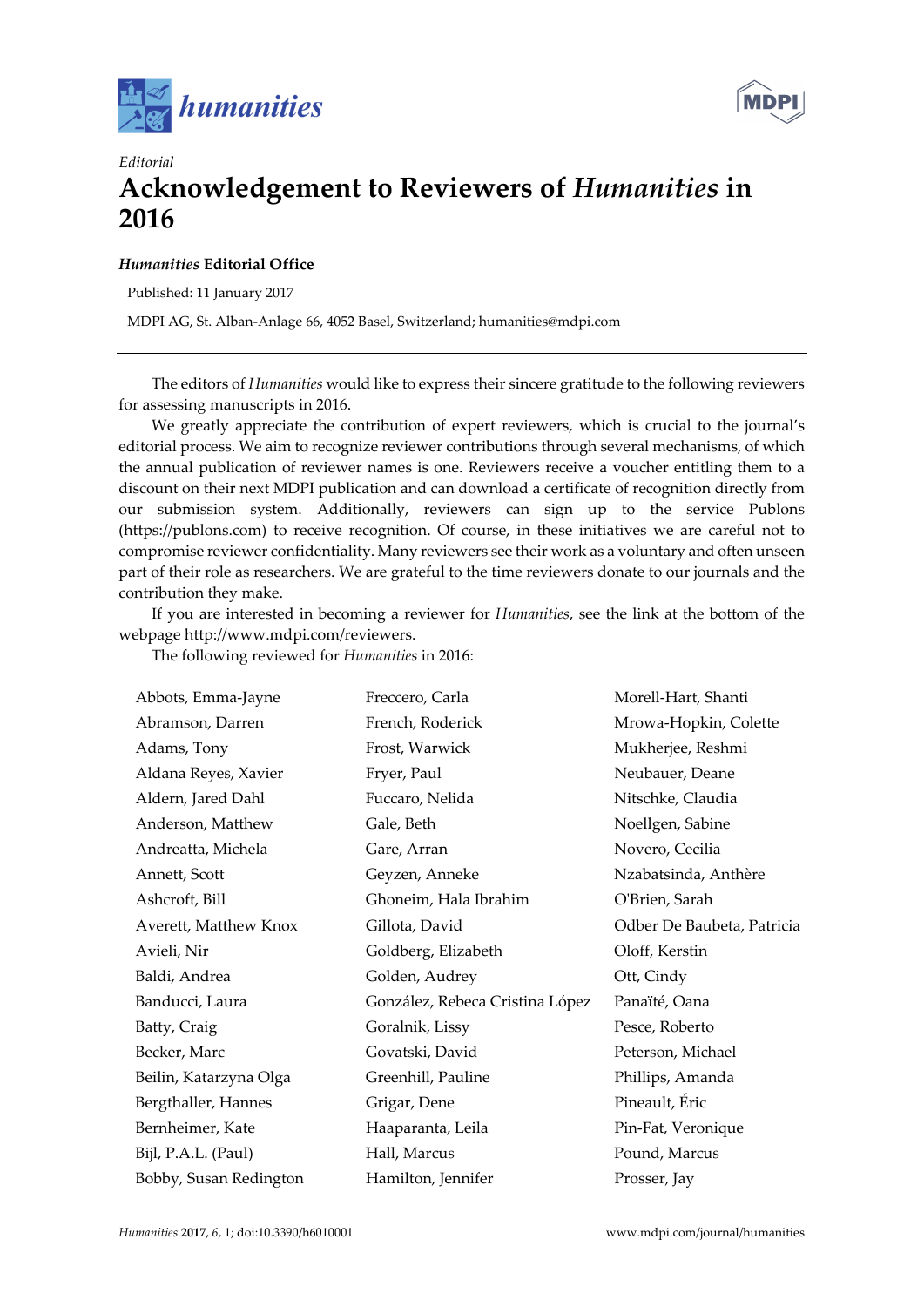Fraser, Lucy Mollet, Tracey

Bollen, Jonathan **Hathaway, Michael Pugliese**, Stanislao Booth, Paul **Hazou, Rand** Pulsipher, Allan G. Brodsky, Claudia **Heath, Malcolm Randell-Moon, Holly** Brower, Matt Heidt, Sarah J. Rinner, Susanne Campbell, Angela Henderson, David Riou, Jeanne Campbell, Mary Baine Hilger, Stephanie M Ruddell, Caroline Carter, Alicia **Hislop, Maya** Rudy, Jill Terry Cattelino, Jessica Hixon, Martha Rulo, Kevin Chan, Yuk Wah **Holledge, Julie** Schahadat, Schamma Cody, Gabrielle H. 
Hoskins, Andrew

Hoskins, Andrew

Schallié, Charlotte Conrad, JoAnn Huertos, Marc Los Scott, Heidi Costlow, Jane Iannacito Provenzano, Roberta Sen, Asha Côté, James E. Trvine, Leslie Sherington, Geoffrey Coulombe, Joseph L. Jacobs, Joela M Simpson, Mark Cox, Emma Jernudd, Asa Smyth, John A. Cox, Sandra **Jones**, Christine Sodikoff, Genese Crossley, Tracy **Jordan-Young, Rebecca** Spinak, Abby Dagnino, Arianna Jowett, Lorna Srivastava, Neelam Daniel, Julia E. Kisel, Maria I Stade, Ronald Davies, Douglas James Knoblauch, Hubert Stevens, Benjamin Eldon DeMello, Margo Krone, Adrienne Supachalasai, Chyatat Dennis, Yeo Kah Sin Lachman, Kathryn Szeman, Imre Di Giovine, Michael Lash, Ayhan Aytekin TallBear, Kim Di Giovine, Michael A. Laurie, Timothy Tan, E.K. Dickens, David Lauro, Sarah Juliet Timothy, Dallen J. Diner, Hasia Lee, Valerie Tompkins, Joanne Dodig-Crnkovic, Gordana Lightbody, James Turner, Denise Dominguez, Pablo Littaye, Alexandra Uzendoski, Michael Earnshaw, Owen Lloyd, Henry Martyn Vacca, Carmine Eckersall, Peter Loock, Kathleen Vadnais, Matthew Edwards, Justin Macdonald, Graeme Vinson, Pauline Homsi Edwards, Leigh H. MADSEN, Deborah Vitti, Antonio Emmett, Robert Maier-Katkin, Birgit Waghorn, Nicholas Eng, Michael Manheim, Frank T. Walker, Katherine Epstein, Mikhail N. Mann, Harveen Wang, Jing Erlich, Richard McCormick, Stacie E. Welling, Bart Falkenhayner, Nicole McCort, Jessica West, Michael J. Fine, Jonathan Blake Mcnaughton, Nancy Wilcox, Lauren Finigan, Theo Merlan, Francesca Witchard, Anne Fiskesjö, Magnus Mikkonen, Jukka Yuan, Haiwang Forrester, Sibelan Miles, Robert J. Zhang, Chunjie